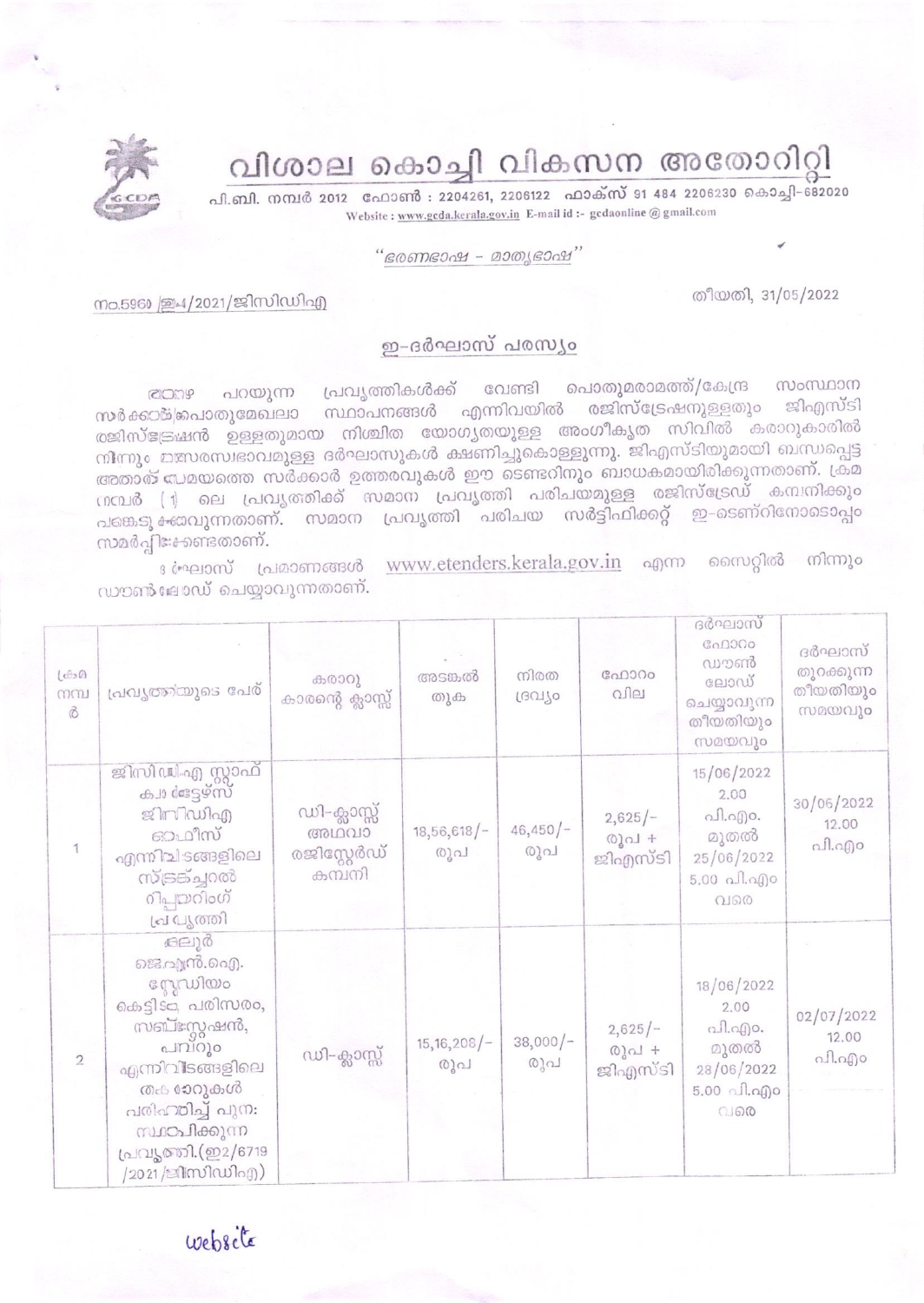ദർഘാസ് സംബന്ധമായ എല്ലാ നിബന്ധനകളും പൊതുമരാമത്ത് വകുപ്പിലെ ചട്ടങ്ങൾക്ക് ജിസിഡിഎ കൂടുതൽ വിവരങ്ങൾക്ക് പ്രവൃത്തി സമയങ്ങളിൽ വിധേയമായിരിക്കും. ഓഫീസുമായി ബന്ധപ്പെടേണ്ടതാണ്. ദർഘാസ് ഫോറം വില യാതൊരു കാരണവശാലും തിരികെ നൽകുന്നതല്ല. ദർഘാസുകൾ ഒന്നായോ മുഴുവനായോ നിരസിക്കുവാനുള്ള അധികാരം ജിസിഡിഎ സെക്രട്ടറിയിൽ നിക്ഷിപ്തമാണ്.

–/[്തെ<br>സുപ്രണ്ടിംഗ് എഞ്ചിനീയർ

Am

一点